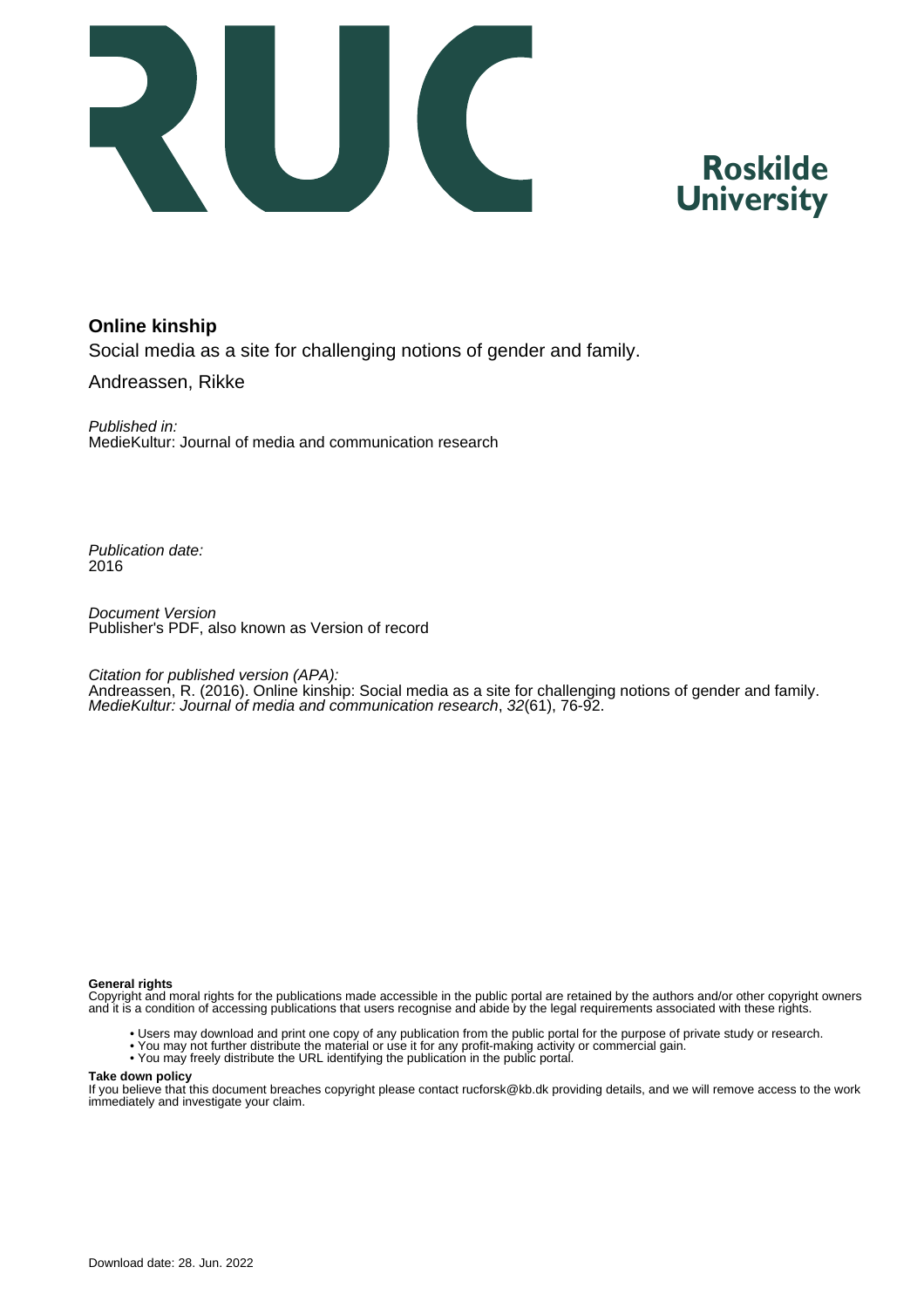

Article – Theme section

# **Online kinship Social media as a site for challenging notions of gender and family**

# **Rikke Andreassen**

MedieKultur 2016, 76-92

Published by SMID | Society of Media researchers In Denmark | www.smid.dk The online version of this text can be found open access at www.mediekultur.dk

#### *Abstract*

The article shows how the technology of social media sites facilitates new kinds of *kinship. It analyzes how 'donor families' – i.e., families in which the children are conceived via sperm and/or egg donations – negotiate kinship, family formations and gender when connecting with each other online. Family formation and parenting are closely connected with gender and gender norms, and online donor families, there*fore, offer an opportunity for understanding gender and gender formations in con*temporary times and contemporary media. By analyzing commentary threads of a Facebook group connecting donor families as well as interviews with users of this*  Facebook group, the article shows how the affordances of social media, especially the *Facebook application for smart phones, are central to the formation and maintenance of new kinship relations. Furthermore, the article illustrates how conventional practices regarding gender and families on one hand are challenged by the creation of new types of families, while simultaneously being maintained in discussions about choice of donor. Here, a longing for traditional family values seems to run underneath the discussion between members of these new families.* 

#### *Keywords*

*Family, kinship, donor families, gender, social media, Facebook*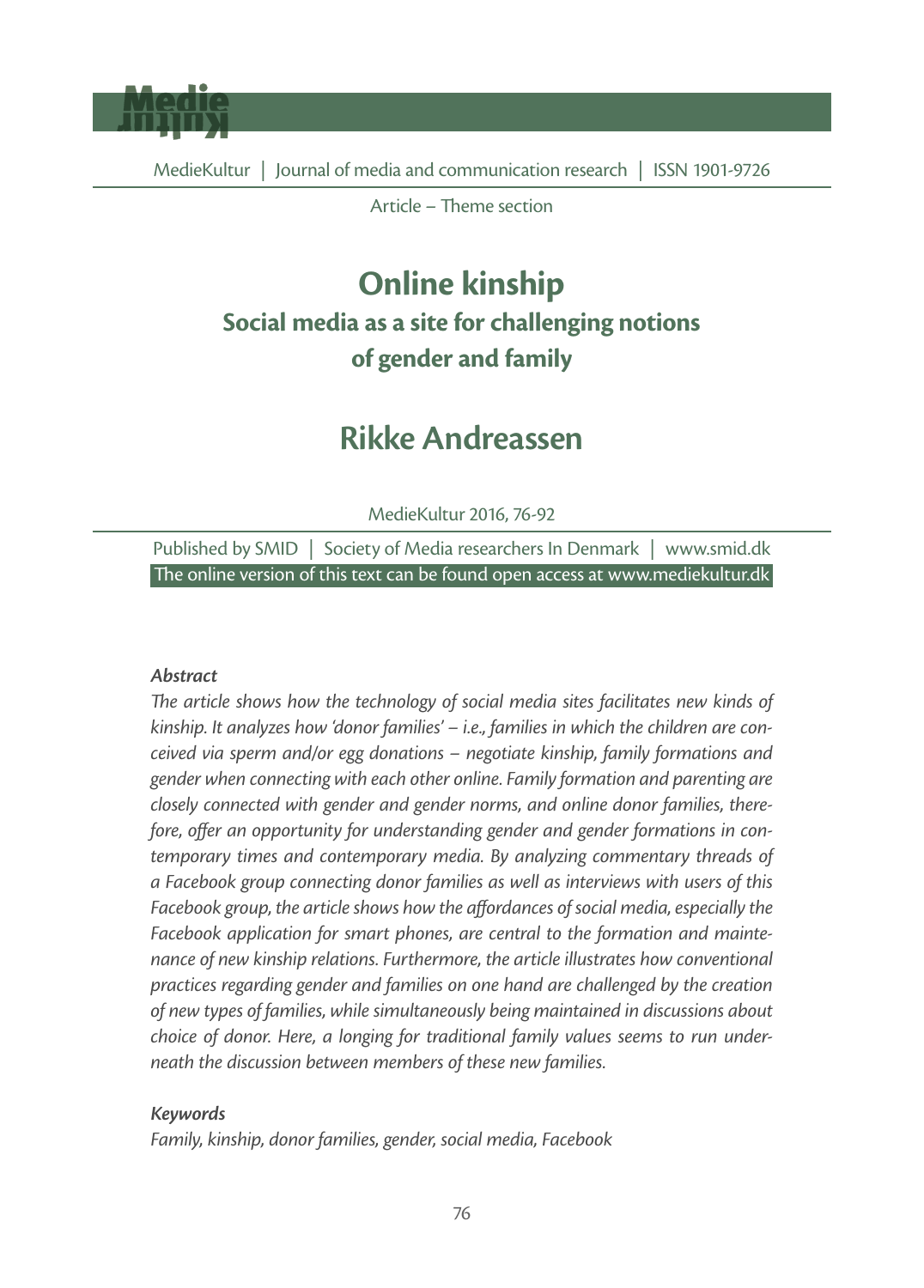# **Introduction: Donor families and social network sites**

Over the past decade, an increasing number of 'alternative families' has emerged. Today, single (heterosexual and lesbian) mothers, lesbian couples and infertile heterosexual couples create families with assistance from a blooming fertility industry (Dahl & Payne, 2014, p. 13). As a result, thousands of families now have a history of conceiving via sperm or egg donation. In Denmark, almost one out of ten babies is the result of a fertility treatment (Okkels, 2014). There are multiple reasons for this high number; one is the extremely low sperm quality of Danish men (Jørgensen et al., 2001, pp. 1015f.; Jørgensen, 2012, p. 8). Another reason is the liberal Danish law, providing Danish lesbian couples and single women with state-funded fertility treatment. At the same time, Denmark has one of the world's highest Internet penetrations - namely, 97 percent (Internet World Stats). Furthermore, the social network site Facebook is very popular among Danes, of whom more than 3,000,000 use Facebook (out of a population of 5,600,000) (Internet World Stats; see also Jensen & Tække, 2013, p. 11). Therefore, it is not surprising that several donor families have connected with each other on the Internet and on Facebook. This article explores how donor families from Denmark, Sweden and Norway connect with each other online. Through a Facebook group, they form a community, discuss 'donor parenthood' and connect with 'donor siblings'.

It is not permitted to know the identity of a sperm or egg donor in Denmark.<sup>1</sup> However, one receives a donor number or name with respect to donor sperm. Via this number/ name, the parent of the donor child can connect with other parents who also have children from the same donor number/name. The connection of these donor siblings opens up new contours of kinship (Hertz & Mattes, 2011, p. 1130). This article is interested in exploring how the intersections of social media and kinship potentially transform family formations and gender constructions. Family formation and parenting carry strong connotations of gender and gender norms; analyzing this area, therefore, offers a great opportunity for understanding gender and gender formations in contemporary times and contemporary media. Prompted by questions of *how social media contribute to new kinship formations* as well as *how these new donor families lead to new (potentially, revolutionary) family forms*  and, finally, what consequences for the understanding of kinship and gender roles such fami*lies might have*, this article investigates the narratives and negotiations of family in and around the Facebook group. As discussions concerning the choice of sperm donors dominate the Facebook group, this article analyses these discussions in order to provide insights into broader questions regarding gender and kinship constructions.

# **State of the art – situating the article**

This article places itself in the scholarly intersections of kinship studies, social media studies and gender studies. As all three fields are vast, what follows is not an exhaustive state of the art but rather an overview aiming at situating this specific article. Kinship studies cover broad areas of scholarship, including trans-national adoption (e.g., Myong, 2009; Eng, 2010),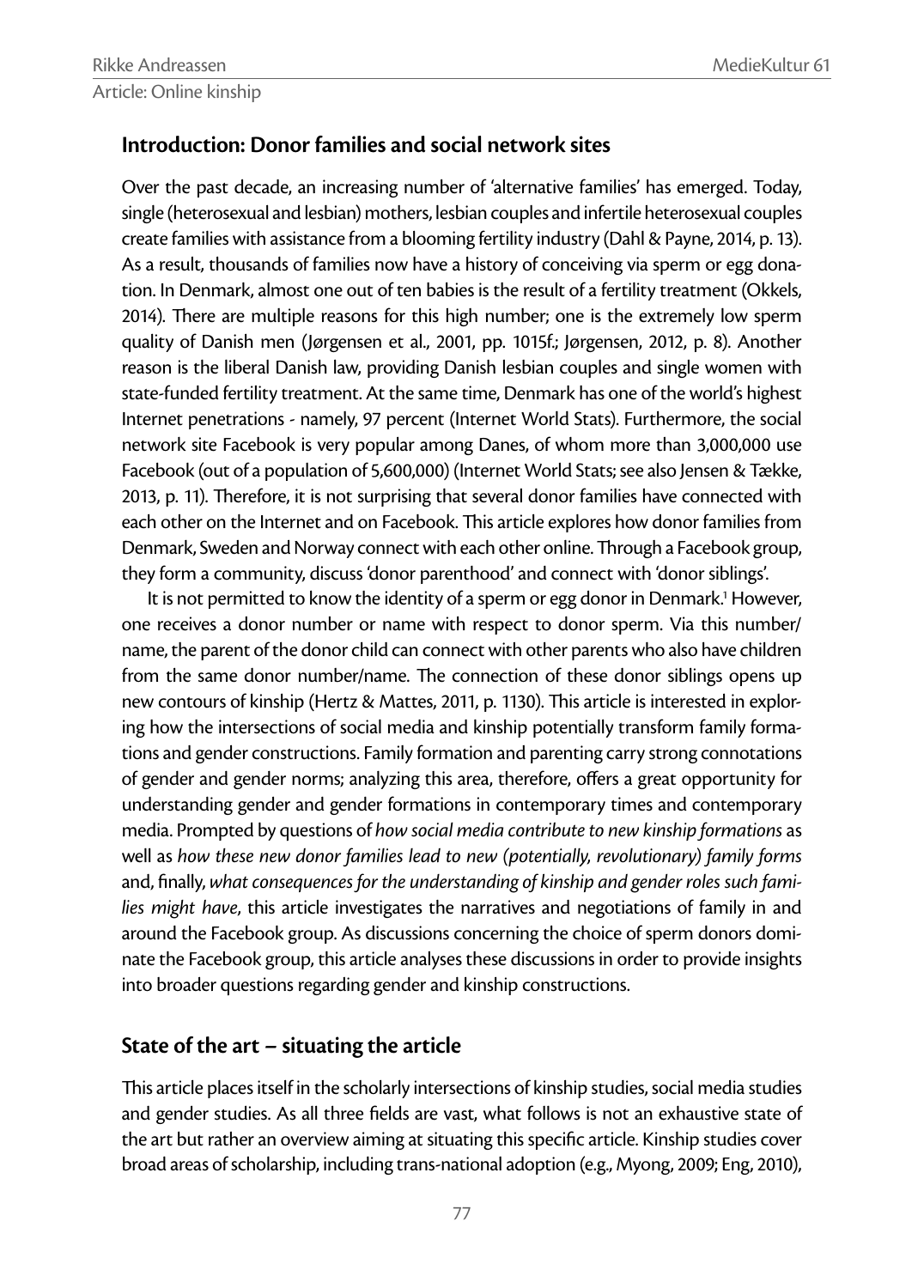reproduction practices (e.g., Franklin, 2009; Franklin & Ragone, 1998) and queer families (e.g., Mamo, 2007; Dahl, 2014). Furthermore, with growing international mobilization, kinship studies have lately witnessed an increased focus on globalized reproduction as consumption (e.g., DasGupta & DasGupta, 2010; Nebeling & Myong, 2015). Like this article, kinship studies have investigated how family and gender norms can be challenged or naturalized though kinship (e.g., Thompon, 2005; Mamo, 2007). For instance, in her analysis of ultrasound examinations of pregnant women, Kroløkke (2011) has shown how gender, sexuality and family norms are constructed rather traditionally pre-birth. In this article, I explore how social media potentially create new kinship relations and how gender roles are negotiated within these new relations. Similarly, kinship studies have investigated how new reproductive technologies (and, to a lesser extent, new media technologies) transform and challenge kinship and relatedness (Kroløkke et al., 2016, p. 2). Examples of the latter, relevant for this article, are Hertz and Mattes (2011) and Hertz (2009), who analyze how donor siblings engage with one another via the Internet. They argue that online options for connecting biological offspring with one another open up new understandings of kinship. In this light, I want to investigate potential new meanings of kinship and family formations and potential new meanings of gender. The media site (Facebook) analyzed in this article is quite different from the online *Donor Sibling Registry* used to connect donor siblings in Hertz and Mattes' analysis. Facebook is interactive, and Facebook groups take shape and develop in accordance with members' activities and discussions. The *Donor Sibling Registry* is website that provides access to information; it is characterized by one-way communication, and interactions are limited to financial transactions (one must pay to receive information about potential donor siblings).

Social media is characterized by a breakdown of the traditional producer-consumer relationship. Thus, interactivity and user-generated content flourish here and have influenced our daily lives over the previous decade. Consequently, social media have gained much scholarly attention (e.g., Ellison and boyd, 2013; van Dijck, 2013; Mandiberg, 2012). Ellison and boyd (2013, pp. 158f.) argue in favor of labelling social media, such as Facebook, 'social network sites'. Their point is that the term 'social media site' underscores the importance of the network and the social, yet retains the importance of the technology and, hence, how the technology and the affordances of the media influence the social and the network. While some scholars are critical of this underscoring of the social (e.g., van Dijck, 2013, pp. 11 ff.), I find it useful since I am analyzing the social network as well as the technological affordances accompanying the Facebook group. While much scholarly discussion focuses on the status of 'user-generated content' vs. commercially-created or -controlled content (e.g., van Dijck, 2013, pp. 35 f., 45 ff.), my interest here is not to follow this discussion; rather, it is to analyze the content posted by users/members of the Facebook group. Following De Ridder's argument about how personal stories narrated via social media are typically practices of interactivity mediated through a particular media platform (De Ridder, 2015, p. 357), I analyze the content of members' postings. Facebook has changed from being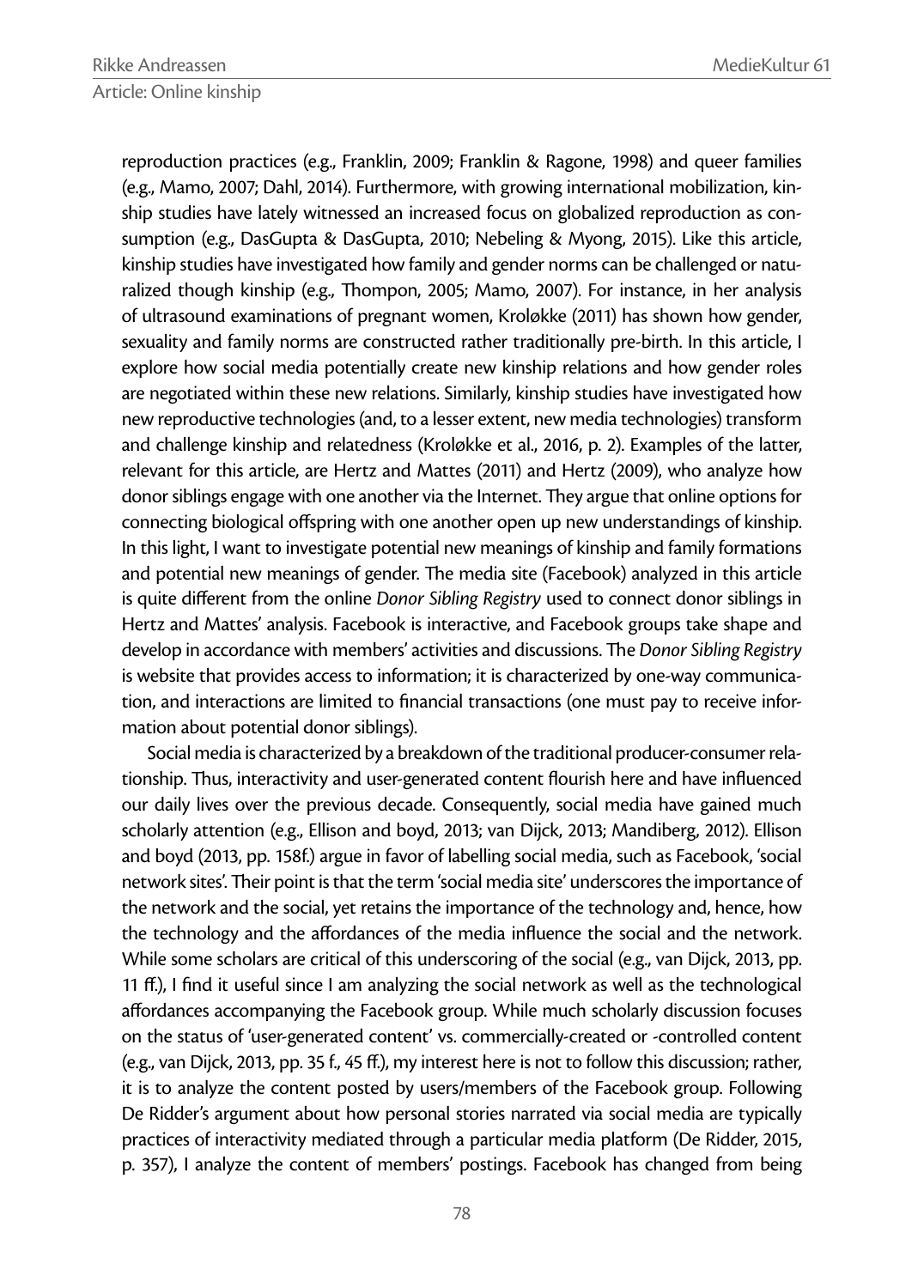an online media used primarily for self-representation (Thumin, 2012) and the creation of networks to becoming increasingly also a media tool for sharing videos, news articles, etc. (Jensen &Tække, 2013, p. 10; Brügger, 2013, pp. 17 ff.). But the Facebook group analyzed here has remained rather traditional. It continues to be used primarily for creating networks through (self-representative) textual and visual postings. As mentioned previously, Facebook is very popular in Scandinavia; and, worldwide, Denmark is one of the countries in which the use of Facebook is most widespread (Jensen & Tække, 2013, p. 11). One consequence of this is that Facebook is a medium used by 'ordinary' people; hence, the Facebook group analyzed in this article can provide an understanding of how 'ordinary' people narrate their personal stories as everyday practices. Discussion has taken place about whether social media sites invite to an idealized self-representation (e.g., Manago et al., 2008), but surveys have also shown that individuals present themselves on Facebook in the same way they present their 'offline' self (Back et al., 2010, p. 373). I choose not to enter into this discussion but interpret the Facebook narratives analyzed here as ordinary, everyday narratives. The Facebook group connecting donor siblings is an illustration of how emotions and social media intertwine in contemporary online practices. Here, Facebook is not simply a platform that transmits emotions. Rather, emotions and affectivities emerge and are cultivated through users' online activities and interactions. This article, therefore, also situates itself within the literature concerned with the intersections between social media sites and emotions/affect (e.g., Kuntsman & Karatzogianni, 2012; Garde-Hansen & Gorton, 2013).

Finally, this article situates itself within poststructural gender and queer studies. In order to understand the narratives of family and gender circulated in empirical sources, the article combines queer theorist Judith Butler's notions of gender as performative iterations (Butler, 1999) with gender historian Joan Scott's idea about identities as 'fantasy echoes' (Scott, 2001). This combination enables a broad understanding of gender constructions as discursively produced; it supplies Butler's more *external* focus on stylizations of bodies with Scott's more *internal* fantasies and longings. Butler has illustrated how gender and sexuality are performative acts and how individuals construct the categories of gender and sexuality through these performances (Butler 1999, pp. 43f.). For this article, I apply Butler's ideas of performativity to the Facebook group, since the group's online interactions can be interpreted as performances. Group members perform gender, sexuality and family via their repeated narrations, utterances and arguments about family formations. Butler has argued that Simone de Beauvoir's famous sentence 'One is not born, but rather becomes, a woman' can be interpreted rather radically as an understanding of gender (and womanhood) as a set of norms that can only exist if one continuously exercise them (Butler, 1998, p. 29). Butler takes this further in *Gender Trouble* (1999), where she argues that gender, e.g., womanhood, is an active, iterative process. She has famously written, "Gender is the repeated stylization of the body, a set of repeated acts within a highly rigid regulatory frame that congeal over time to produce the appearance of substance, of a natural sort of being" (Butler, 1999, pp. 43f.). These acts are often performed – and understood – within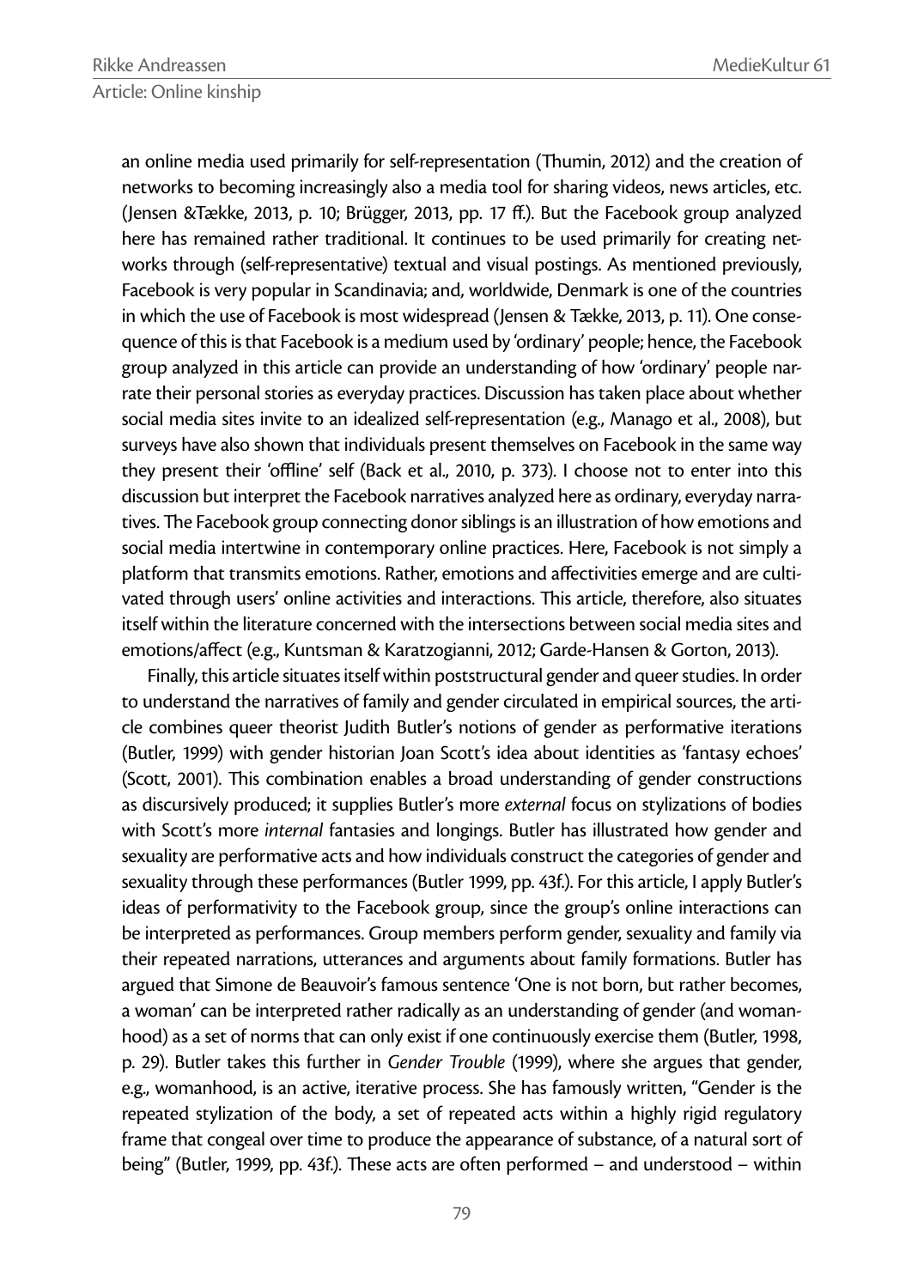the heterosexual matrix (Butler, 1999, p. 9ff.) in which 'women' and 'men' - 'femininity' and 'masculinity' – are viewed as binary oppositions and a coherent gender requires a stable heterosexuality (Butler, 1999, p. 30).

Scott is most famous for her notion of 'gender as an analytical category' (Scott, 1999, p. 42). She has argued that "gender is…a social category imposed on a sexed body" (Scott, 1999, p. 32), which "provides a way to decode meaning and to understand the complex connections among various forms of human interactions" (ibid., pp. 45f.). In other words, gender – which, as a social category, is constantly changing – can be applied analytically to understand changes and interactions in society. While Scott has used the category of gender to understand historical processes of privileges, I use gender in this article to understand and nuance the discussions taking place within the Facebook group. Scott has introduced the term 'fantasy echo' (Scott, 2001), which I find useful for understanding family constructions among donor families. According to Scott, identities often take form as 'fantasy echoes'. She applies the term to illustrate how historians tend to impose preestablished characteristics onto individuals; they categorize them according to presumed, fixed identities (such as 'women' or 'workers'). I use her term to analyze the identities and imaginaries about identities that circulate within the online narratives of donor families, e.g., the 'father'.

Queer anthropologist Ulrika Dahl reminds us that kinship is a site for fantasies as well as political longing and struggle (Dahl, 2014, p. 143). She argues in favor of analyzing 'failures' of kinship, since such 'failures' can provide insights into understandings of kinship and belonging (ibid., pp. 145 ff., 164). For this article, I use 'failures' of kinship as a lens to throw light on norms of gender and family. I am interested in combining Dahl's focus on 'failure' and family with Butler's focus on gender and heterosexuality. Whereas Butler argues that heterosexuality is a foundation (and prerequisite) for a coherent and recognizable gender identity (Butler, 1999, p. 30), I argue – with Dahl's 'failure' in mind' – that coupledom and the nuclear family might be a foundation (and prerequisite) for a coherent, recognizable (and, hence, 'non-failed') family identity.

### **Methodology, empirical sources and terms**

The empirical sources for this article consist of analysis of the Facebook group and in-depth interviews with 11 people active in this Facebook group. The interviews are so-called openended interviews, a type of interview that allows the interviewee to talk freely and ascribe meaning to what s/he says; such interviews are often used when trying to understand life histories (Silverman, 2006, p. 110). Methodologically, I am inspired by feminist interview techniques (Hesse-Biber, 2006; DeVault & Gross, 2006); while most scholars acknowledge that knowledge produced through an interview is co-created between the interviewer and interviewee (Silverman, 2006, p. 112; Brinkmann & Kvale, 2015, p. 63), feminist interviewers are especially concerned with the relationship and hierarchy between the interviewer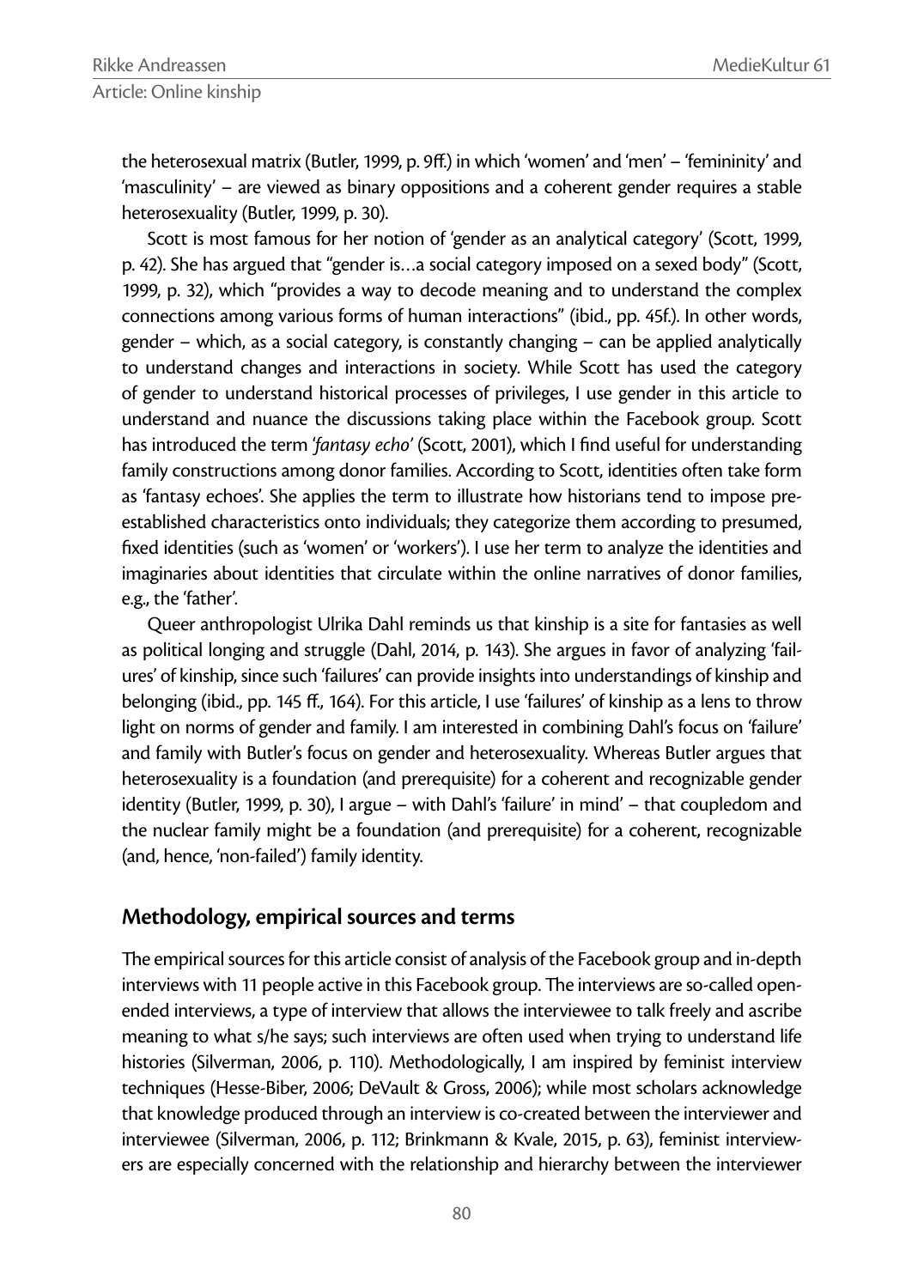and interviewee (Hesse-Bieber, 2006, p. 128). Early feminist interviewers, e.g., Oakley (1981), argued that the interviewer should share as much of herself and her personal story as the interviewee did in order to break down the hierarchy between the two. While I do not believe that sharing biographies necessarily eradicate hierarchies, I find that it does increase reciprocity. I find that sharing my own experiences of family and kinship creates a bond of trust and understanding between me and the interviewees. The interviews are all between 1-2 hours long; all of them were face-to-face (except one that took place over the phone). They were all recorded and transcribed, which ensures that the interviewees' own voices are represented. After having transcribed and re-listened to all interviews, some common themes were identified; these are themes that all interviewees talked about and positioned themselves in relation to. This article takes its point of departure with the theme: 'choice of donor'. The interviews are analyzed qualitatively. I draw upon Joan Scott's notions of experience as discursively constructed and, hence, understand experiences (and interviews) as narratives about one's subject positions rather than as testimonies of 'truth' (Scott, 1992, pp. 24 ff.). The interviewees were located through an advertisement on the 'Donor Facebook group', followed by the 'snowballing' method in which interviewees assist in recruiting other interviewees (Russel, 2006, p. 192). All the interviewees are women, just as the absolute majority of the group members are women. I visited the interviewees in their homes, except for one woman whom I met at her university. The women represent different family formations: Some are heterosexual, self-chosen single mothers<sup>2</sup> (3); one is a lesbian, self-chosen single mother (1); some are divorced and share their child(ren) with their ex-partner (3); some are in relationships (lesbian relationships) (2); and some are adult 'donor children' (2). Demographically, they are scattered all over Denmark, inhabiting the capital, small cities and rural areas; their ages range from the early twenties to the early fifties. The majority of them have a professional bachelor degree education (e.g., nurse); some have no formal education; one has a higher university education; and one is a university student. While the 11 qualitative interviews are not representative of the whole 'donor group', they do provide detailed insights into the practices and experiences of the group's members. Furthermore, the women's gender, family situation, educational level, age and demographic setting seem to mirror the 'donor group' as a whole.

I have been a member of the 'donor group' for more than three years during which I have followed and participated in its discussions and knowledge-sharing. I joined the group because I was interested in the group's knowledge-sharing about non-normative families. My analysis of the 'donor group' therefore builds on participatory observations (Emerson, Fretz, & Shaw, 2001) and netnographic observation (Kozinets, 2015). My participation as an active member of the group provides me with an embedded understanding of the group (Hine, 2015, p. 55). When I decided to use the group as a case study, i.e., when I moved from being an ordinary member to a researcher, I posted a message on the wall of the group explaining my position. Here, I wrote that I was a member of the group and that I wanted to do research within the group. I made my research interest public to the group. I have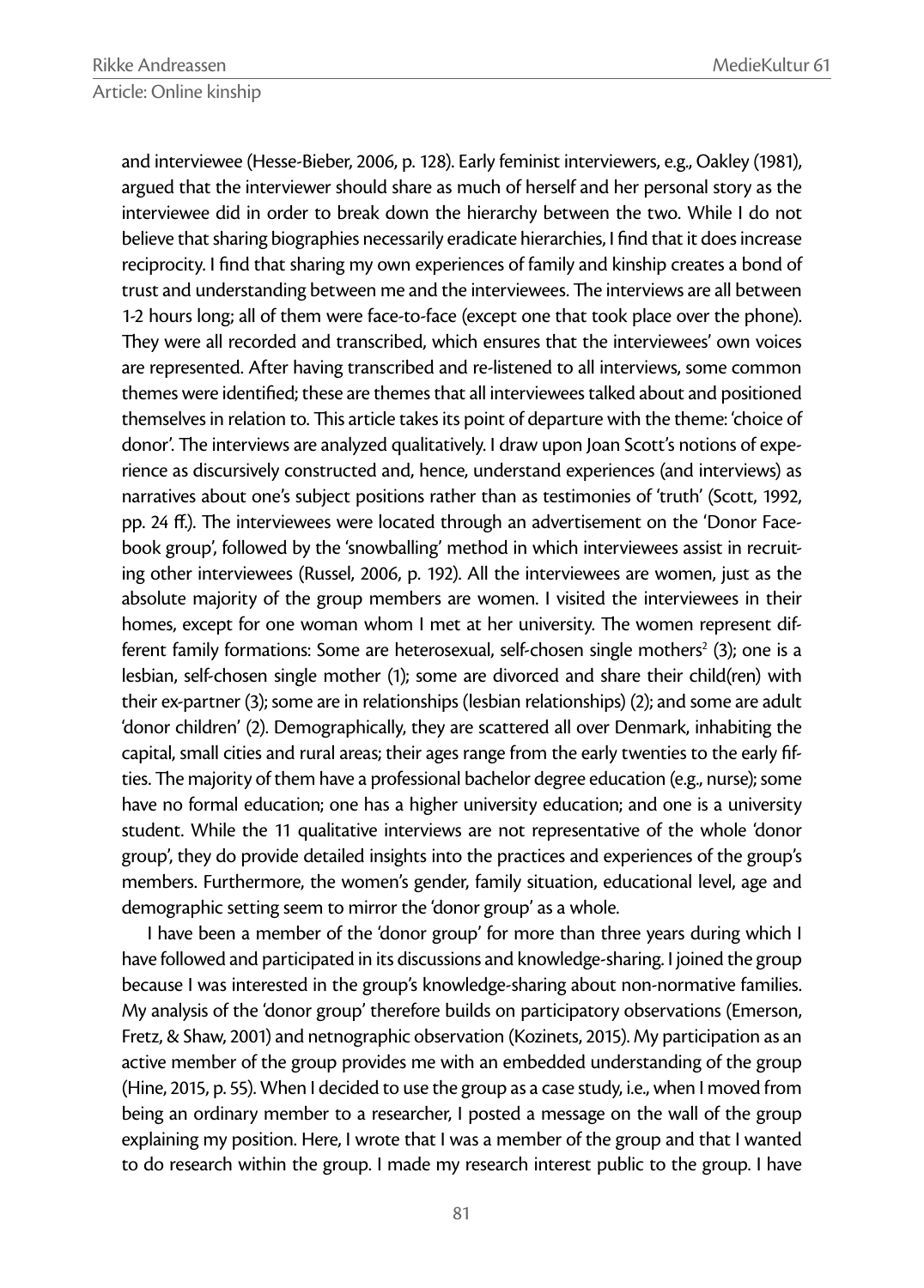received only positive comments about this 'coming out' as a researcher from other members of the group. Markham has described how researchers can struggle with challenges of privacy when researching the Internet, where privacy is ambiguous (Markham 2012, pp. 336f.). This points to the practices of referring, analyzing and representing statements uttered online – for instance, in Facebook groups. Unlike an interview, the Facebook group provides information that has not been given to me (the researcher) in confidence (see also Kozinets, 2015, p. 140). One might argue that some members of the group might not want me to quote them or conduct research within the group even though they have not stated so specifically. Some members might also initially express support for my research and then feel differently later. Due to this possibility, Markham advocates that researchers "make informed decisions about their practice on a case-by-case basis" (ibid., p. 337). I tried to do so by clearly stating my role as a researcher within the group, as described above. Furthermore, in order to protect all members, I have chosen to ensure anonymity for all. Thus, I have chosen to call the Facebook group the 'donor group' instead of providing its real name, and I replace names of interviewees and Facebook users with fictional names in order to render the individuals anonymous. Similarly, I do not provide the exact date but only the month and year for an uttered statement.

In addition to the interviews, I carry out a longer qualitative analysis of the donor group's discussion threads; threads are chains of comments written by group members as a response to a posted statement or question. Through my engagement with the Facebook group, it has become clear to me how debates and discussion about the choice of donor repeatedly emerge within the group. The choice of donor appears to be pivotal in discussions as well as narrations about forming donor families. Threads, therefore, provide entries into understanding how family formations are negotiated within the group, and they will, therefore, be at the center of my analysis. Often, these Facebook threads contain 25-55 comments, but some generate more than hundred comments. As a result, the threads constitute a vast amount of empirical material. For the analyses here, I have included 10 threads with approx. 600 comments altogether; these have taken place within the previous year (from the fall of 2014 to the spring of 2015). The threads are analyzed qualitatively as text analysis. Like the interviews, they have been categorized according to themes dominating the discussions. When I cite from the discussions, I translate the comments from Danish/Swedish/Norwegian into English; in my translation, I try to remain as close to the original text as possible. Due to the nature of Facebook, where people often write and post comments without previous editing, the sentences are often grammatically wrong, words are misspelled and punctuation is used incorrectly. While I try to keep the syntax and sentence structure close to the original text, I have chosen to correct the misspellings and punctuation errors in order to ease the reading of this article. I use the term 'donor families' and 'donor children' because those are the terms the majority of participants use to describe themselves and their families.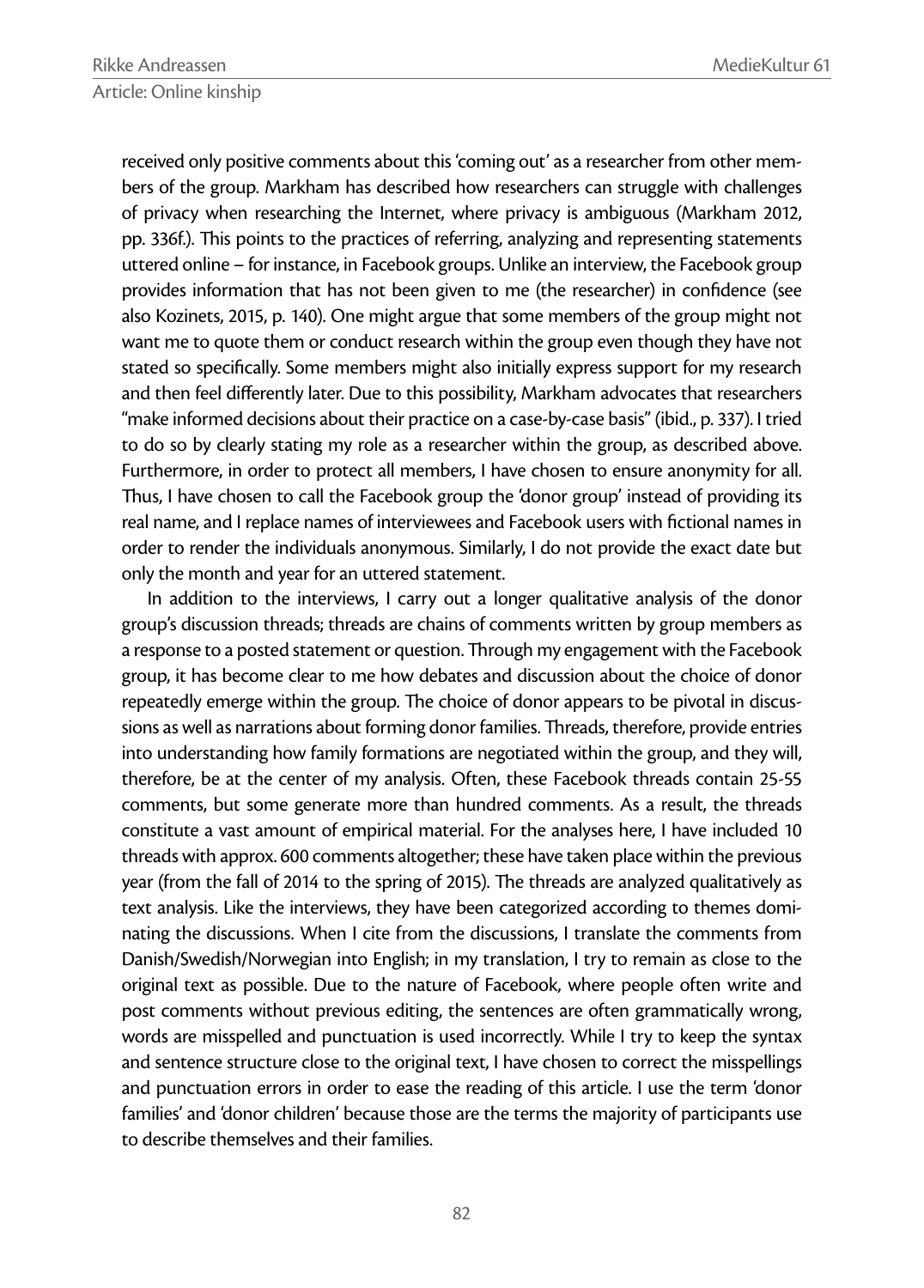### **Anonymous vs. open donor**

The majority of donor children in Denmark and elsewhere are conceived through sperm donation. Sperm donations figure into three categories: 'anonymous donor', 'donor with extended profile' and 'open donor' (also called 'known donor'). With an 'anonymous donor', the parents and the future child only have access to limited information about the donor, such as race, height, weight, hair and eye color. For the 'donor with extended profile', the family has a more detailed donor profile including information about the donor's education, artistic abilities, hobbies, etc., as well as baby pictures and a voice recording of the donor. For both types of donors, the future child cannot obtain any information about the identity of the donor. As for the 'open donor', however, the future child may retrieve information about the identity of the donor when s/he turns 18 years old. Much discussion about the choice of donor in the 'donor group' is initiated by a post in the form of a question as the example below illustrates:

I am in a dilemma. I have been inseminated once without success and that was with anonymous sperm. Now I have to start again […] and I now begin to doubt. Should I choose a NON-anonymous so my hopefully future child has an option to choose when she/he turns 18 to get information about who the father is? My first thought was that it was easier with an anonymous because then there is nothing 'to look for' […] But I don't want to deny my child the knowledge of where she/he comes from? (Trine, Nov. 2014).

This inquiry, like other similar inquiries about choice of donor, received numerous responses. Several members argue in favor of choosing an open donor: "I would without doubt choose an open donor, so that the child could choose if it wanted to know more" (Camilla, Nov. 2014). Similarly, another member states, "For God's sake, open donor. Then you have a choice in the future" (Tanja, Nov. 2014). Even though the 'donor group' is rather large with more than 2,000 members, it is often the same core members who actively participate in the different debates; these members often repeat their arguments and experiences in different posts. Tanja, cited above, repeats her argument in favor of an open donor in another post in which she also elaborates on the reason behind her argument. "For God's sake [choose an] OPEN [donor]. I have an anonymous donor […]. My son frequently cries because he will not be able to see his father. If you choose an open, you will have a choice in the future. I don't have that!" (Tanja, Feb. 2015). Similarly, another member argues, "I have a son by a known [open] egg donor. I could never make myself eliminate the child's chances of finding the donor. If he needs answers [from the donor] to his questions, then it will not hurt my pride or anything like that to help him get in contact with her" (Theresa, Nov. 2014). Many members who argue in favor of an open donor use the argument of providing their children with choice, i.e., the child should have the option of knowing the identity of the donor when s/he turns 18. Some members express understanding towards parents' various needs: "You are the only one who can decide what is right for you. Personally, I have chosen an open [donor] because I find that my child should have the option [of contact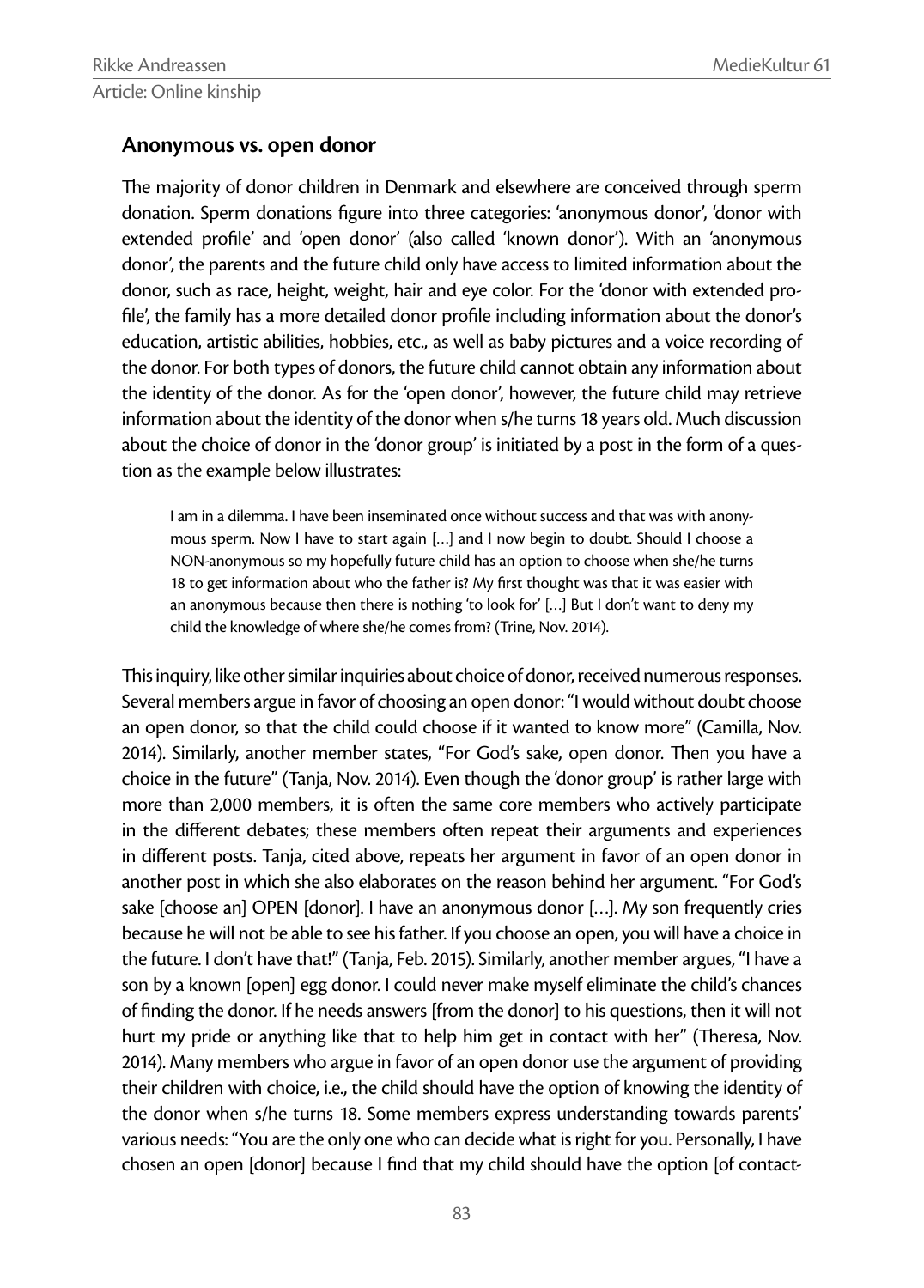ing the donor when he is 18] if he wishes" (Laura, Nov. 2014). By contrast, other members advocate more harshly in favor of their preference without leaving much room for other parents' choices: "[I] would anytime recommend an OPEN donor, i.e., NOT anonymous […] I feel sorry for those children who don't get the choice and option. [I] don't find that it is up to us as parents to make that decision […] I would NEVER deprive my son of that option" (Anne, Nov. 2014). In the same tone, another member states, "Without passing judgment, I could never deprive my future child of her/his right to know her/his biological origin" (Christina, Nov. 2014). Despite her opening phrase "without passing judgment", she clearly does pass judgment, condemning parents who choose anonymous donors and arguing that they are depriving their children of rights. Such comments indirectly accuse parents who choose anonymous donors of letting their children down and depriving them of rights or important options. One can interpret this as an attempt to discipline other parents to perform a specific form of parenting. Hertz (2009, p. 166) argues that there is surveillance between mothers with donor siblings when they engage in potential kin relations with one another; similarly, there seems to be surveillance as well as disciplining between the mothers in the 'donor group'. The woman posting the question writes, "My first thought was that it was easier with an anonymous [donor]", but this idea of 'taking the easy way' is being framed as a wrong way of engaging in motherhood. Drawing on Butler's notion of gender as a set of norms (Butler, 1998, p. 29), one can argue that, within the 'donor group', the correct way of doing motherhood is choosing an open donor; this choice signals that the mother prioritizes her child's future needs over her own wishes. Such motherhood can be interpreted as a traditional, self-sacrificing female behavior in which the mother thinks of her child/family before she thinks of herself. Choice of donor, which can be considered very personal, becomes a topic for general discussion within the 'donor group'; through Facebook, constructions of kinship and parenthood are negotiated between a series of actors instead of simply by one's own family.

# **The missing father and failures**

While arguments about the well-being of (future) children dominate the discussions, there is another argument that also seems to carry heavy weight: that is the argument of 'a present father'. One member writes, "[The choice of donor] depends on whether you are single or not. Whether you do it alone or together with a partner. I did it with my boyfriend and it is an anonymous donor, and we are having no. 2 with the same [donor]" (Karen, Nov. 2014). The woman who had originally posted the question about choice of donor agrees with the importance of father partner. She writes, "Karen, I fully agree. If I had a partner, and we were not able to conceive, I think I would also choose anonymous. But if I have a child this way [i.e., alone], she/he should know that she/he is a donor child. But I hope that, at some point in the future, there will be a father (if I get a boyfriend)" (Trine, Nov. 2014). Hertz (2006, p. 165) has shown how a social father can trump a generic father when donor siblings meet; in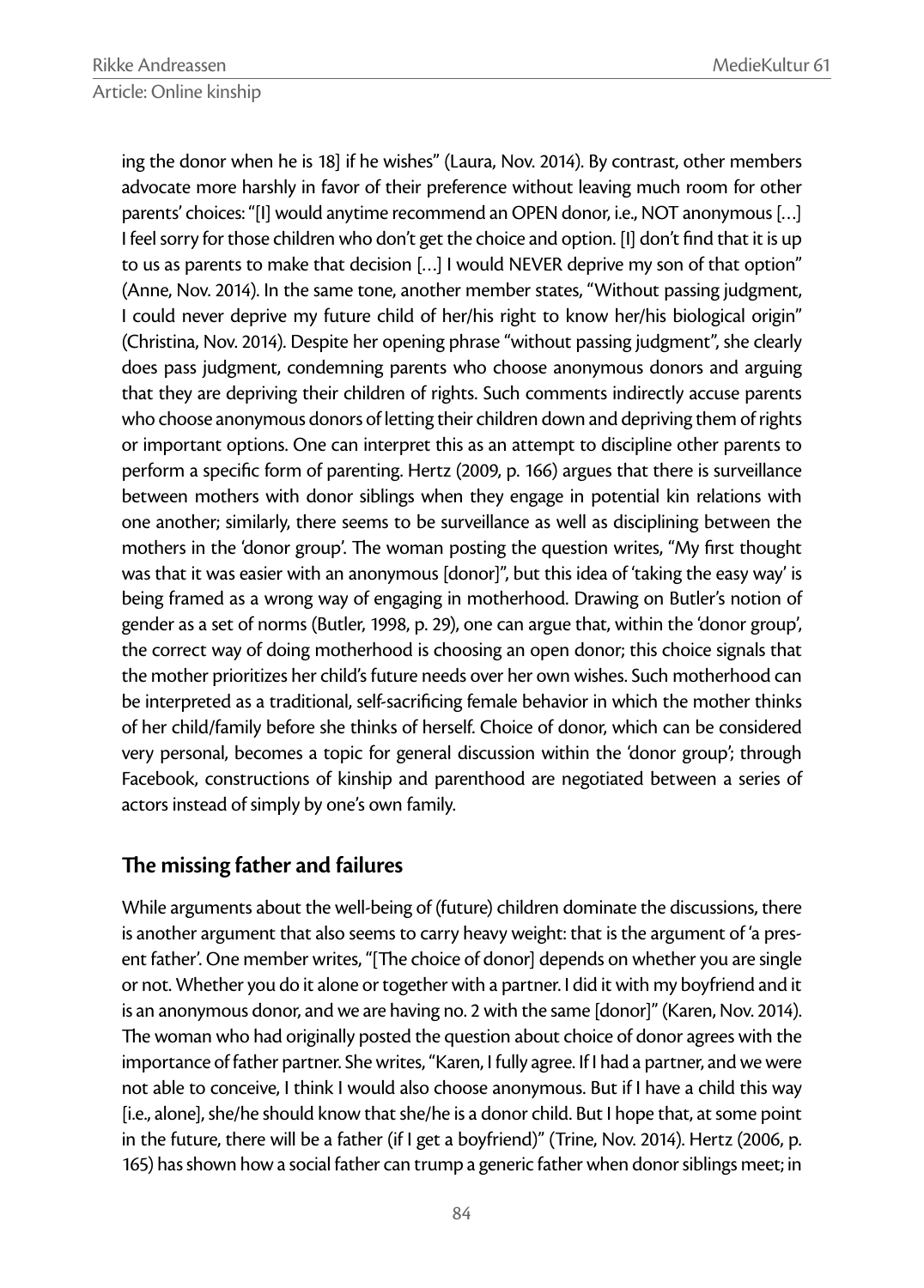this case, a potential social father apparently trumps the child's future need to know hers/ his generic origin.

'The missing father' seems to be a figure that runs beneath many of the discussions among the members of the 'donor group'. Scott's term 'fantasy echo' (Scott, 2001) is useful for understanding 'the missing father'. The term carries with it a longing, as Scott used it about historians' longing for pre-established identities that can unite people in the past with contemporary people. While Scott has developed the term in a different context than mine, I will argue that the same processes of fantasy, longing and imposed fixed identities upon imaginary characters are at play in the 'donor group'. Here, 'the missing father' is a fantasy of longing that runs through several of the family narratives. Several of the single heterosexual mothers express how they would have preferred to conceive and form a family together with a male partner.

For many years, I had thought about having a child on my own, but I did not because I was waiting to see if some man would show up  $-$  but he didn't. I had no doubt that the donor should be open because I would have preferred a known [father] (Sanne, interview, Feb. 2015).

It has cost me great effort to conceive on my own. ... To call the fertility clinic was such a transgressive act to me – and it took me two years to do it. … I thought I was the only nonmarried woman to have a child on her own … I have always imagined that, if I were to have children, it would be within a nuclear family. I had never imagined that I would be a single mother (Jeanette, interview, March 2015).

The women do not express a longing to have a partner, only to have a father for their child and to form a nuclear family. Some of them explain how they find life easier without a partner. "I am happy with our life here. It is me and my child. It works perfectly. I actually think it would create more trouble if I also had a husband" (Sanne, interview, Feb. 2015). "I like it this way [being a single parent]. I can make all decisions. Honestly, I think it would be more complicated if I had a husband" (Lise, Feb. 2015).

The fantasy echo, therefore, can be interpreted as a longing for a norm (the nuclear family) rather than a longing for a partner. The women express satisfaction at living on their own, while they simultaneously admit to having struggled (and that they continue to struggle) with not living up to their own – and society's – ideals and norms for kinship. Butler points out how norms can only exist if they are continuously repeated (Butler, 1998, p. 29); the norm of the nuclear family continues to exist as a fantasy echo, while the practices of family (kinship without a father) simultaneously challenge the norm. Today, coupledom seems to trump heterosexuality (Dahl, 2014, p. 160); single parents are more marginalized than lesbian couples. For single parents, the lack of a father is not simply connected to failing as a heterosexual woman, whose gender identity can be perceived as less coherent compared to heterosexual women conceiving with their husbands (Butler, 1999, p. 30); it is about 'failing' as a family. This 'failure' is reflected in the longing for a father. Fur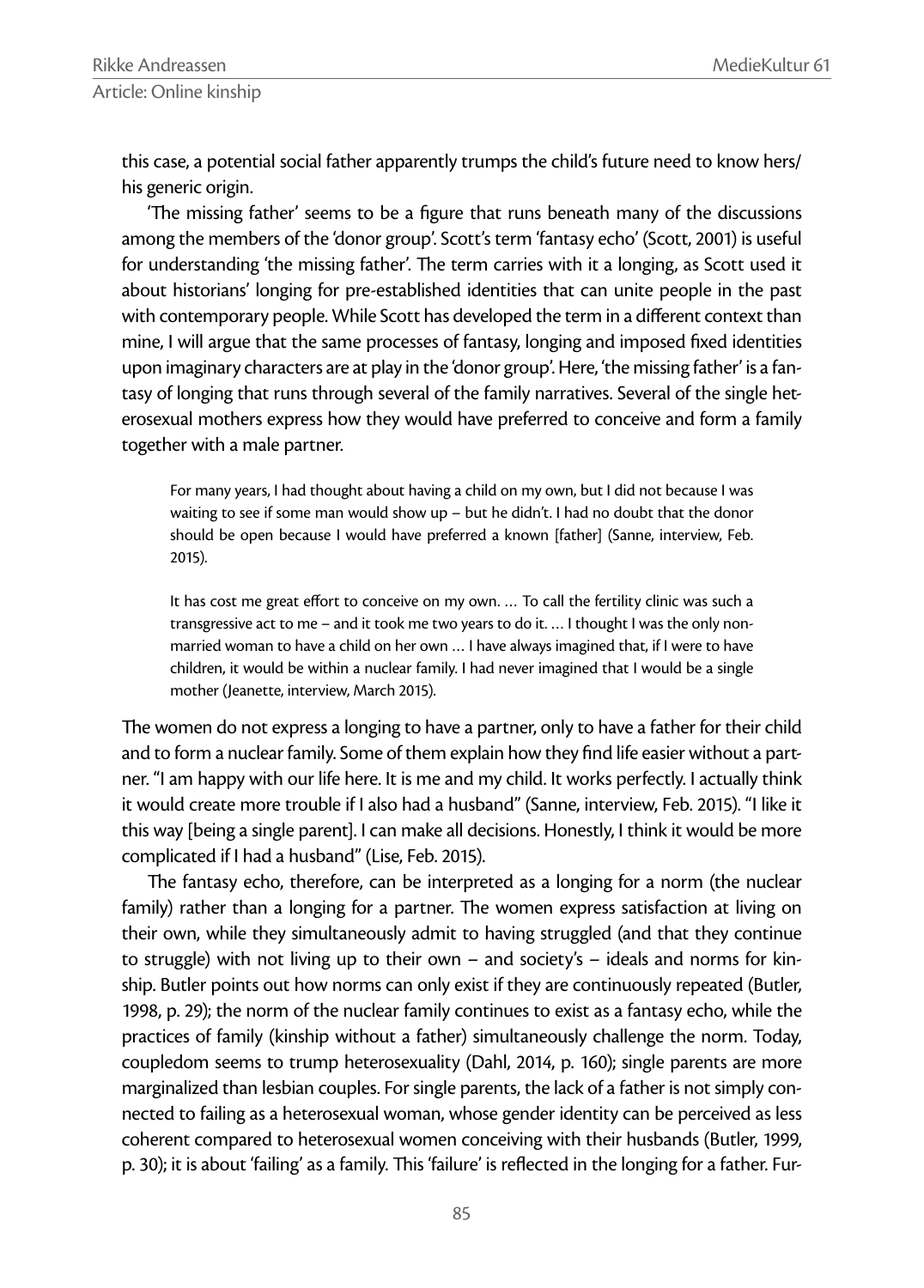thermore, one might argue that the 'failure' is reflected in the arguments for using open donors; here, the possibility of knowing one generic origins can be seen as compensating for the lack of father and nuclear family, as expressed above.

At the same time, the women's families, and their lives without men, can also be interpreted as examples of Butler's so-called 'gender trouble' (Butler, 1999, p. 44). The women create 'trouble' in the traditional family and gender norms when they choose to conceive on their own. But their attitude towards this 'gender trouble' is ambivalent; on one hand, they express being happy with their lives; but, at the same time, the debates about choice of donor bear testimony to the significance ascribed to having a father (and the norm of the nuclear family). While 'gender trouble' has often been described as joyful and celebratory (e.g., Halberstam & Volcano, 1999), the 'donor group' points to 'gender trouble' – and, hence, the act of challenging gender norms and creating new family forms – as being accompanied with longing and ambivalence.

### **Coupledom and lesbian nuclear families**

Within lesbian donor families, traditional norms also seem to dominate, since couplehood and nuclear families are constructed as ideals. One interviewee explains:

First, we [my wife and I] thought about whether we should have an active father [i.e., a friend who would be the father]. But then we felt: 'No, we are two parents'. Then, we thought about using an open donor. But, then, we felt: 'No, we are two parents'. It was OK to use anonymous sperm because we were already two parents (Alicia, interview, March 2015).

Here, the couple, two parents, dominates at the expense of the child's potential need to find its biological origins. It is the nuclear family (two parents with children) which is framed as an ideal. Dahl argues that same-sex families do not disrupt traditional models of family but rather extend these models (Dahl, 2014, p. 151). Similarly, lesbian donor families do not necessarily dismantle traditional ideals of families; instead, they extend these families to include new types of family members – namely, two mothers and donor-conceived children.

Interpreting gender identity in relation to 'the heterosexual matrix' (Butler, 1999, pp. 9 f.) in which 'sex', 'gender' and 'desire' correspond to heterosexual norms, a lesbian couple can be seen as 'failing' in their sexuality. Therefore, one can argue that, in order to compensate for this 'failure', the lesbian couple aims at living up to traditional norms for creating a family, i.e., staying within a normative nuclear family framework.

One interviewee, Randi, has encountered hostility from other lesbian families because she has connected with her children's donor siblings.

People have asked us: 'How can you choose to get in contact with donor siblings when you have chosen to make a family with just the two of you [the two parents]?' They have no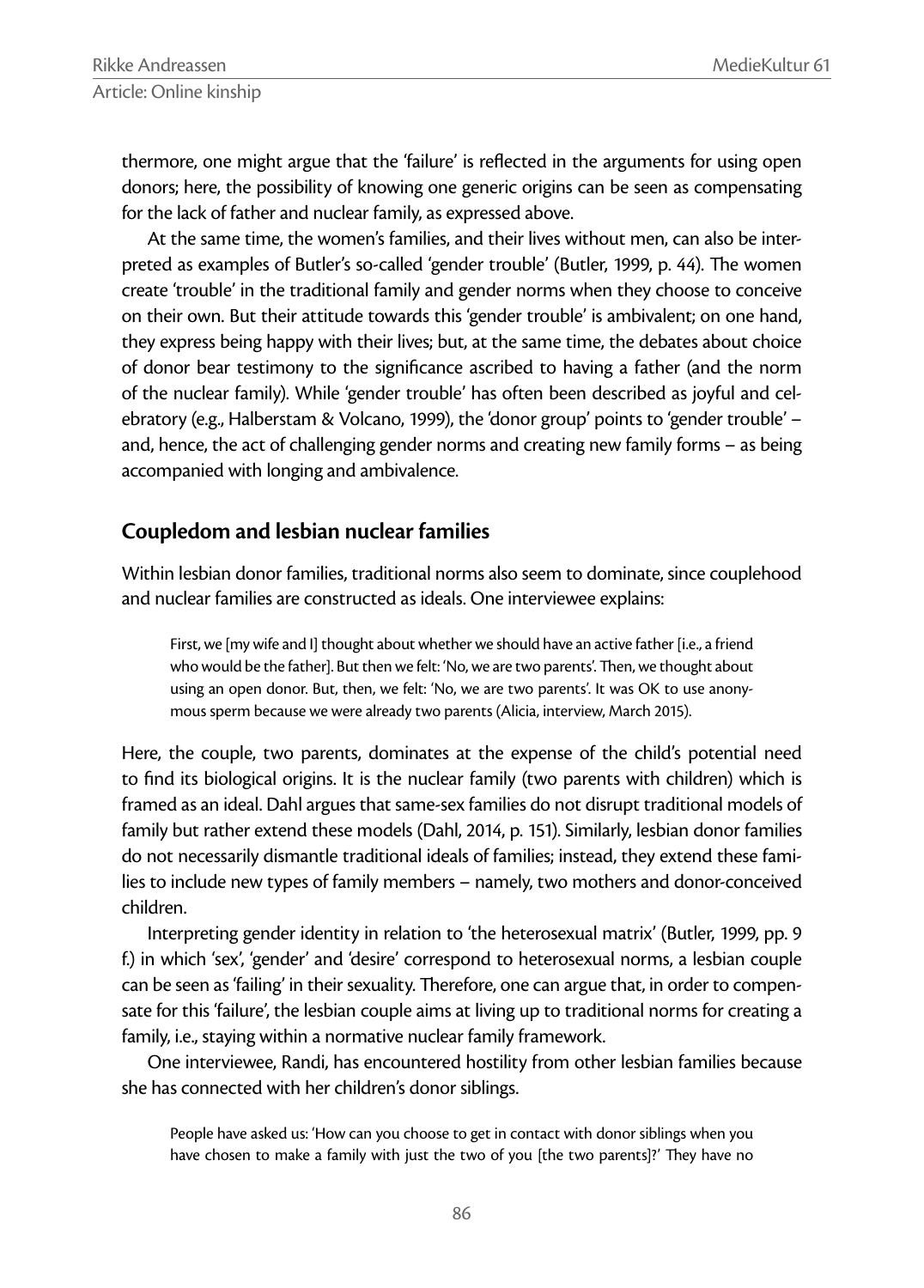problems with us being lesbians. But they ask: 'How can you choose to open up the family to strangers. One should not do that'. They feel that connecting with donor siblings becomes a threat to the family. Several of my lesbian friends argue that they would not try to find donor siblings because that would put pressure on the non-biological mother. […] It is also because they feel it breaks with the ideas of the nuclear family. One thing is that you are a lesbian family, but if you also have all these donor siblings, then it becomes too much (Randi, interview, March 2015).

Here, there is no fantasy echo of a missing father but, rather, a fear of being excluded from the family unit if one is not biologically connected to the children. This points to fundamental questions about the roots of relatedness and constructions of kinship (Franklin & Ragoné, 1998). The donor siblings underscore this fear since they embody the biological kinship in question. Furthermore, the criticism directed at Randi's family seems to target a perceived 'failure' of not living up to traditional ideals about families, namely, the nuclear family. The criticism involves concerns about causing further 'failings' as a non-traditional family. As Randi expresses it, "one thing is that you are a lesbian family but connecting with donor siblings becomes too much". One way of compensating for the 'failure' of the lesbian family, described above, seems to be to perform the family setting correctly, i.e., to stay within a normative nuclear family.

As illustrated above, the discussions within the 'donor group' are dominated by women. It is not possible to know the identities of online participants since some might be using a nickname or a fictional profile, but these discussions are carried out solely by people using profiles with female names. Hence, the discussions of family and gender take place between women (mothers) via the online forum; by debating choices of donor, the women negotiate motherhood. As shown, negotiations of family and motherhood are carried out in an online space in which individual members of the group discipline one another. As a consequence, one might argue that the online group is not simply a liberating space in which donor families are accepted; the online forum also becomes a setting for maintaining traditional gender roles and family norms by members' idealization of the father and the nuclear family.

Randi's narrative, cited above, points to similar negotiations of meanings with respect to family and kinship; here, different lesbian families with donor-conceived children discuss whether they should locate donor siblings. As an attempt to discipline Randi into living in a nuclear family, her friends frame donor siblings as perils to the non-biological mother and as ideological harmful to traditional family formations. Donor siblings are 'too much'. The lesbians have already stepped outside the norm by constituting a lesbian family; inviting donor siblings into the family becomes too much 'failure' and 'kinship trouble'. These discussions testify to how struggles of kinship might not necessarily take place between donor families vs. non-donor families (or lesbian families vs. heterosexual families) but rather within the community of donor families.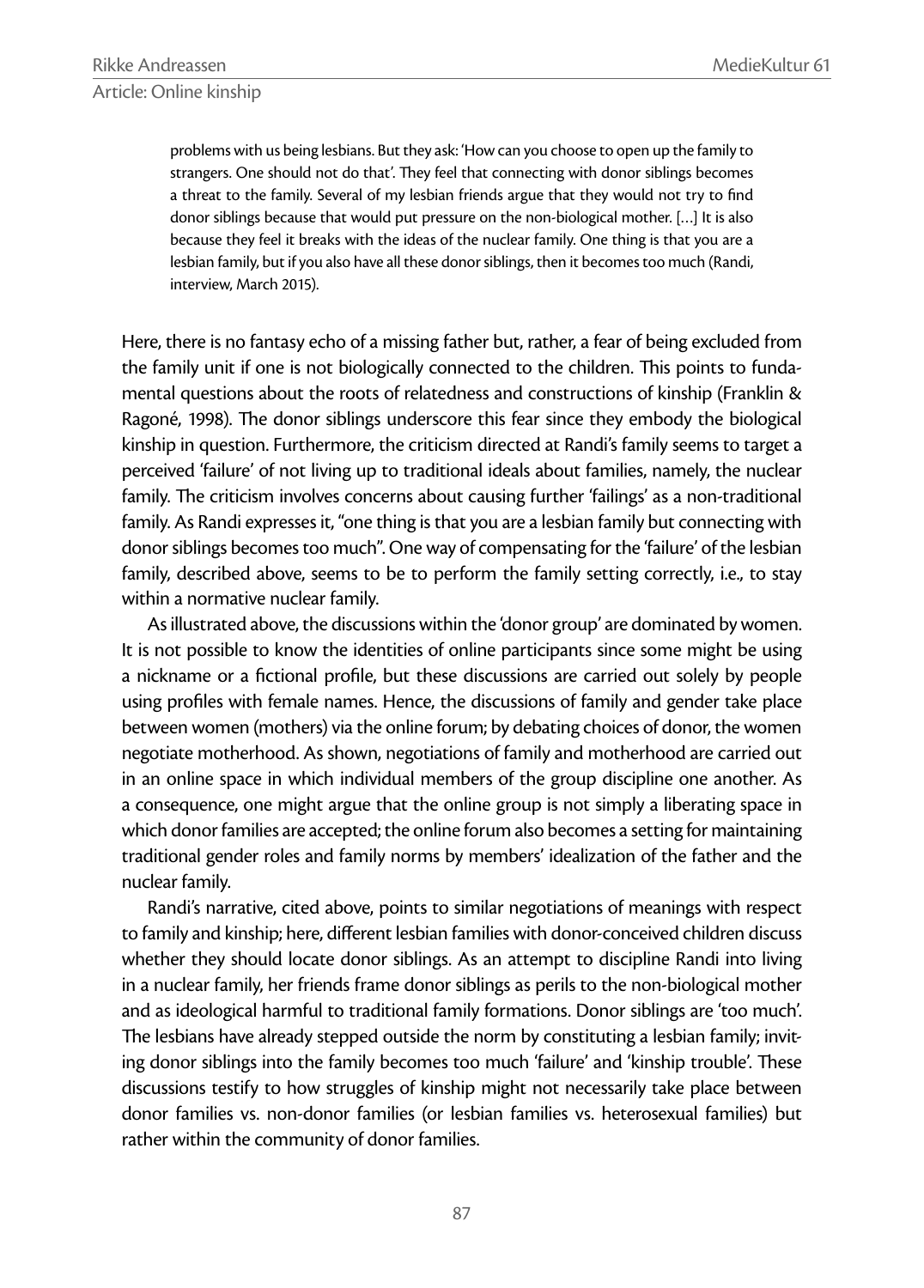## **The affordances of the media**

For some of the mothers, the open donor seems to compensate for the lack of father, as illustrated above, but donor siblings also seem to serve this function. Several of the interviewees explain how they began searching for donor siblings, as they feared their children would feel lonely because they were donor-conceived. One interviewee relates, "I was getting sentimental during the holiday, and I was feeling a bit sad because my child only has me. I decided to search for potential half-siblings because, then, I could provide more family for my child" (Sanne, interview, Feb. 2015). Similarly, another woman explains how the donor siblings compensate for the lack of her son's paternal family: "[Finding donor siblings] is a gift for my son […]. I feel good about providing him with more family. [Because other than that,] it is only me and my parents, and they are getting older … I grew up in a large family and family is really important to me; giving him more family for the future is important. Kinship is important. […] I feel a special connection to the other mothers [of the donor siblings]. I feel we are family (Lise, interview, Feb. 2015). Similarly, Hertz and Mattes (2011, p. 1135) find that one of the main reasons American mothers with donor-conceived children connect with donor siblings is because they want to extend their child's family.

These new family bonds are made possible because of social media sites. While the fantasy echo of the missing father runs through many of the women's narratives and becomes a catalyst for creating a new type of family, it is the technology of social media sites that facilitates the new kinships. The Internet not only makes the connection between donor siblings possible, it also provides platforms for cultivating new family relations once they are discovered. Several interviewees describe how they were directed by Google searches towards the 'donor group' through which they found donor siblings and formed community with other donor families. Once they have located donor siblings, they use online social media sites to develop relationships with the new family members. Typically, the parents of donor children build a relationship with other parents (who have used the same donor) via email or Facebook's Messenger; here, they exchange information about the children and themselves as well as photographs and videos.

Hertz and Mattes (2011, pp. 1143f.) argue that online connections between donor families do not create ties between donor families as close as offline interactions do. Consequently, they rank offline meetings substantially higher than online connections when they measure levels of interaction and family closeness. By contrast, the 'donor group' provides examples of how online connections might be just as important for creating kinship as offline interactions. One interviewee explains how the affordances of social media sites (especially, Facebook and smartphones) have allowed her and other parents to become close by sharing large numbers of photographs.

The media have helped develop our contact and also to maintain that contact. Facebook makes it easy to keep track of the other donor siblings' lives. It becomes a way of maintaining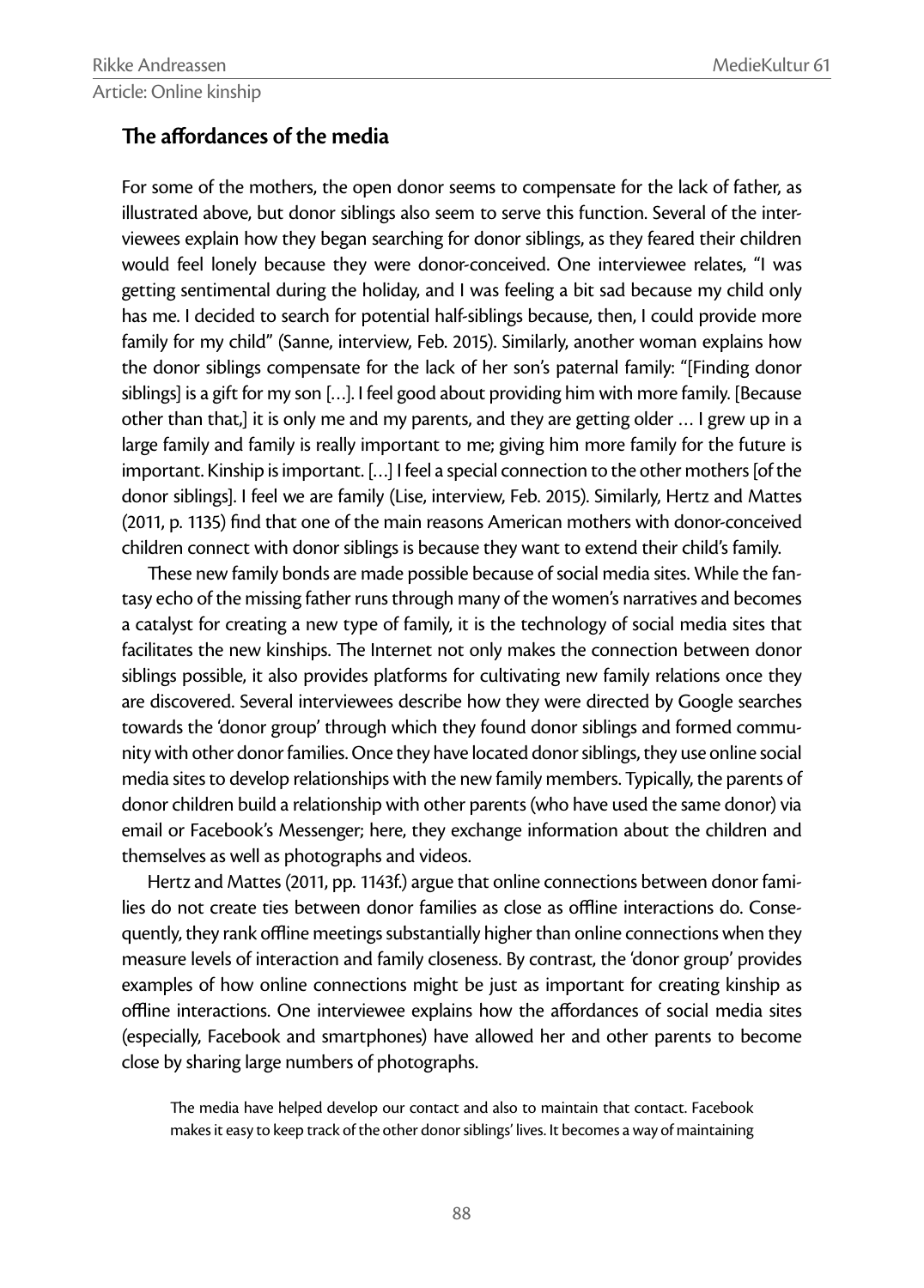the contact. We don't have to write a lot of things, we can just upload a photograph (Lise, interview, Feb. 2015).

Research has shown how family members maintain relationships via online media when separated by migration (e.g., Madianon & Miller, 2012); in a similar way, these new donor families maintain contact through online media. But whereas members of the migrant families are maintaining their original family ties, the donor families do not have original family ties. Here, the media do not simply maintain an existing family contact but, rather, contribute to developing family ties. As Ellison and boyd (2013, pp. 161ff.) point out, the media technology is central; functions for uploading photographs seem especially vital to connect the donor families with one another. One can interpret the photographs as constituting a shared narrative for the members of the group. As Lise mentions above, the affordances of Facebook and its 'upload photo function', combined with a smartphone, are important. To Lise and the other parents, time and energy are required to arrange physical meetings and to write messages, whereas uploading photographs is fast and easy. She explains how sharing photographs "becomes a normal part of your life" (Lise, interview, Feb. 2015). Her smartphone is an integrated part of her life, and sharing photographs of her child online via her phone becomes her preferred way of interacting with the other donor families. Lise meets physically with two other donor families (who all have children by the same donor) on a regular basis. The families are close, and she considers them family, as mentioned above. While their physical meetings create the foundation of their closeness and sense of family, it is the ongoing, daily online contact through social media sites that cultivates and maintains this closeness and sense of family.

### **Conclusion**

This article was prompted by the question of how online connections between families with donor-conceived children lead to new kinships and new understandings of family. By analyzing narratives and negotiations of family in and around a Facebook group connecting donor families, the article shows how the social media site Facebook enables new kinship connections that challenge traditional understandings of family and kinship. At the same time, the narratives being performed in the online space within the 'donor group' help maintain normative gender roles and uphold traditional ideals about the nuclear family. Consequently, discussions about family formation can be interpreted as disciplining practices within the 'Donor community'.

In this way, there is a strong ambivalence running through the empirical sources. Women making families without men (single women and lesbian couples) can be interpreted as destabilizing norms of gender and family and, hence, as creating 'gender and family trouble'. In some ways, single women might cause greater 'kinship trouble' than lesbian couples since the lesbians can be seen as extending the nuclear family ideal rather than dismantling it. 'Failures' within kinship can, therefore, be interpreted as 'trouble' and as an escape from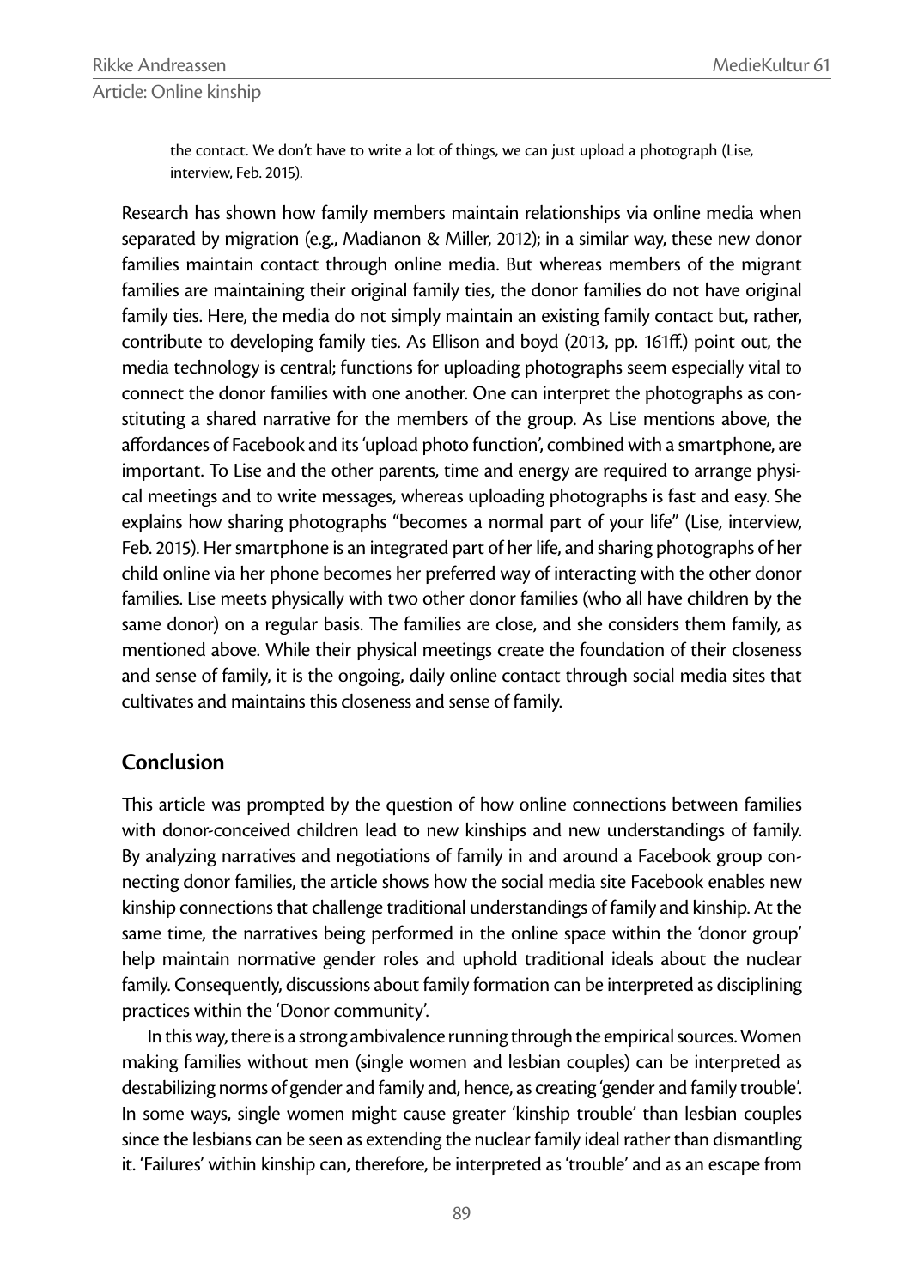disciplining norms (Dahl, 2014, p. 165). However, the article shows how these 'failures' and 'troubles' are accompanied with sadness and longing. Whereas Dahl (2014, p. 143) points to queer kinship as a site for fantasies, longings and struggles, this article adds the perspective of queer kinship as a site for fear: fear of exclusion and fear of not living up to existing norms of coupledom and nuclear family formations.

Finally, the article points to the affordances of the media, i.e., social media sites and smart phones, as being of central importance for creating alternative families - not simply because media tools enable connections between families but also because the affordances of the media secure a cultivation and maintenance of the contacts; this enables the contacts to develop into kinship relations.

#### **Notes**

- 1 However, if one chooses a so-called open donor, the child can get access to information about the identity of the donor when s/he turns 18.
- 2 'Self-chosen single mother' is defined as a woman who has chosen to become a single parent, i.e., become pregnant with donor sperm.

## **References**

- Back, M., et al. (2010). Facebook profiles reflect actual personality, not self-idealization. Psycho logical Sci*ence*, 21(3), 372-374.
- Brinkmann, S. & Kvale, S. (2015). *InterViews. Learning the Craft of Qualitative Research Interviewing.* London: Sage, 3<sup>rd</sup> edition.
- Brügger, N. (2013). Facebooks historie. In Jensen & Tække (Eds), *Facebook. Fra socialt netværk til metamedie* (pp.17-44). Copenhagen: Samfundslitteratur.
- Butler, J. (1990/1999). *Gender Trouble. Feminism and the Subversion of Identity*. New York: Routledge.
- Butler, J. (1998). Sex and gender in Simone de Beauvoir's Second Sex. In E. Fallaize (Ed.), *Simone de Beauvoir: A Critical Reader* (pp. 30-42). New York: Routledge.
- Dahl, U. (2014). Not gay as in happy, but queer as in fuck you: Notes on love and failure in queer(ing) kinship. *Lambda Nordica*, vol. 3-4, 143-167.
- Dahl, U. & Payne, J.G. (2014). Introduction: (Re)thinking queer kinship and reproduction. *Lambda Nordica*, vol. 3-4, 11-27.
- DasGupta, S. & DasGupta, S.D. (2010). Motherhood jeopardized: Reproductive technologies in Indian communities. In W. Chavkin, & J. M. Maher (Eds.), *The Globalization of Motherhood. Deconstructions and Reconstructions of Biology and* Care (pp.131-153). New York, NY: Routledge.
- De Ridder, S. (2015). Are digital media institutions shaping youth's intimate stories. *New Media & Society*, 17(3), 356-374.
- DeVault, M. & Gross, G. (2006). Feminist interviewing. In Hesse-Biber, & Leavy (Eds.), *The Practice of Qualitative Research* (pp. 173-197). London: Sage.
- Ellison, N. & boyd, d. (2013). Sociality through social network sites. In Dutton (Ed.), *The Oxford Handbook of Internet Studies*. Oxford: Oxford University Press.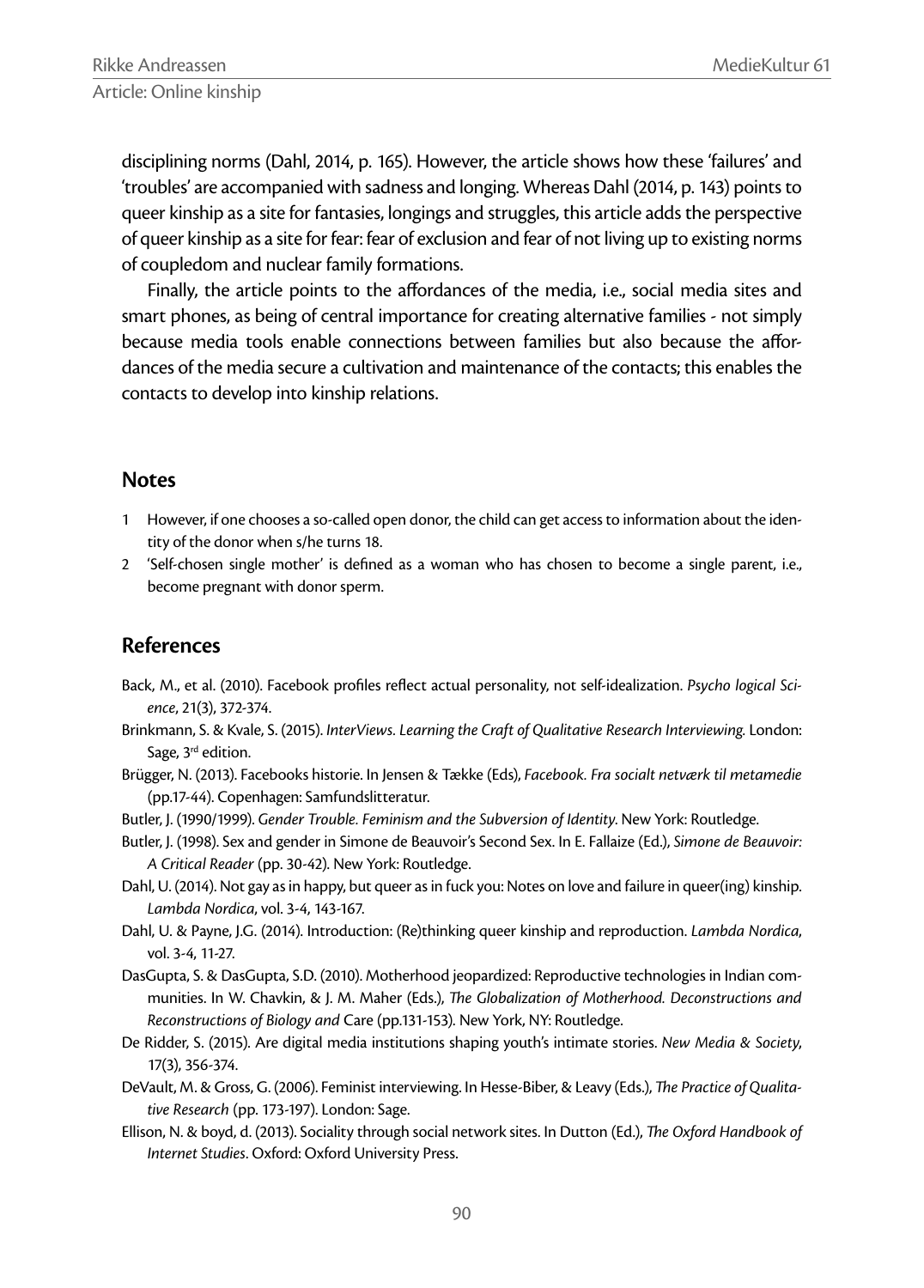Article: Online kinship

- Emerson, R.M., Fretz, R.I., & Shaw, L.L. (2001). Participant observation and fieldnotes. In Atkinson, et al. (Eds.), *Handbook of Ethnography* (pp. 356-357). Thousand Oaks, CA: Sage.
- Eng, D. (2010). *The Feeling of Kinship*. Durham: Duke University Press.
- Franklin, S. & Ragone, H. (Eds.) (2009). *Reproducing Reproduction. Kinship, Power and Technological Innovation*. Philadelphia: Pennsylvania University Press.
- Franklin, S. (1993) Postmodern procreation: Representing reproductive practice. *Science as Culture*, 3(4), 522-561.
- Garde-Hansen, J. & Gorton, K. (2013). *Emotion Online.* London: Palgrave Macmillan.
- Halberstam, J. & Volcano, D. (1999). *The Drag King Book*. London: Serpent's Tail.
- Hertz, R. & Mattes, J. (2011). Donor-shared siblings or genetic strangers: New families, clans, and the Internet. *Journal of Family Issues*, Sept. 32, 1129-1155.
- Hertz, R. (2009). Turning strangers into kin. Half siblings and anonymous donors. In Nelson & Garey (Eds.), *Who's Watching? Daily Practices of Surveillance among Contemporary Families (pp. 156-174). Nashville:* Vanderbilt University Press.
- Hesse-Biber, S. (2006). The practice of feminist in-depth interviewing. In Hesse-Biber & Leavy (Eds.), *The Practice of Qualitative Research* (pp. 111-148). London: Sage.
- Hine, C. (2015). *Ethnography for the Internet*. London: Bloomsbury.
- Jensen, J. & Tække, J. (Eds.) (2013). *Facebook. Fra socialt netværk til metamedie*. Copenhagen: Samfundslitteratur.
- Jørgensen, N. et al. (2012). Human semen quality in the new millennium. *BMJ Open*, 2(4).

Jørgensen, N. et al. (2001). Regional differences in semen quality in Europe. *Human Reproduction*, 16(5), 1012-1019.

- Kozinets, R.V. (2015). *Netnography. Redefined*. London: Sage.
- Kroløkke, C. (2011). Biotourist performances. Doing parenting during the ultrasound. *Text and Performance Quarterly*, 31(1), 15-36.
- Krolykke C. et al. (Eds.) (2016). *Critical Kinship Studies*. London: Rowman and Littlefield.
- Kunstman, A. & Karatzogianni, A. (Eds.) (2012). *Digital Cultures and the Politics of Emotions*. London: Palgrave Macmillan.
- Madianon, M. & Miller, D. (2012). *Migration and New Media*. London: Routledge.
- Mandiberg, M. (Ed.) (2012). *The Social Media Reader*. New York: NYU Press.

Markham, A. (2012). Fabrication as ethical practice. *Information, Communication and Society*, 15(3), 334-353.

- Mamo, L. (2007). *Queering Reproduction.* Durham: Duke University Press.
- Manago, A.M. et al. (2008). Self-presentation and gender on MySpace. *Journal of Applied Developmental Psychology*, 29, 446-458.
- Myong, L. (2009). *Adopteret Fortællinger om transnational og racialiseret tilblivelse*. PhD Dissertation, University of Aarhus.
- Nebeling, M. & Myong, L. (2015). (Un)liveabilities. Homonationalism and transnational adoption. *Sexualities,* 18(3), 329-45.
- Oakley, A. (1981). Interviewing women: A contradiction in terms. In H. Roberts (Ed.), *Doing Feminist Research.* London: Routledge, 30-61.
- Okkels, S. (2014, 10 March). Ny forskning: Derfor er fertilitetsbehandling en god forretning. *Berlingske Tidende*.
- Scott, J.W. (1999). *Gender and the Politics of History*. New York: Columbia University.
- Scott, J.W. (2001). Fantasy echo: History and the construction of identity. *Critical Inquiry*, 27(2), 284-304.
- Scott, J.W. (1992). Experience. In Butler & Scott (Eds.), *Feminists Theorize the Political (pp. 22-40)*. New York: Routledge.